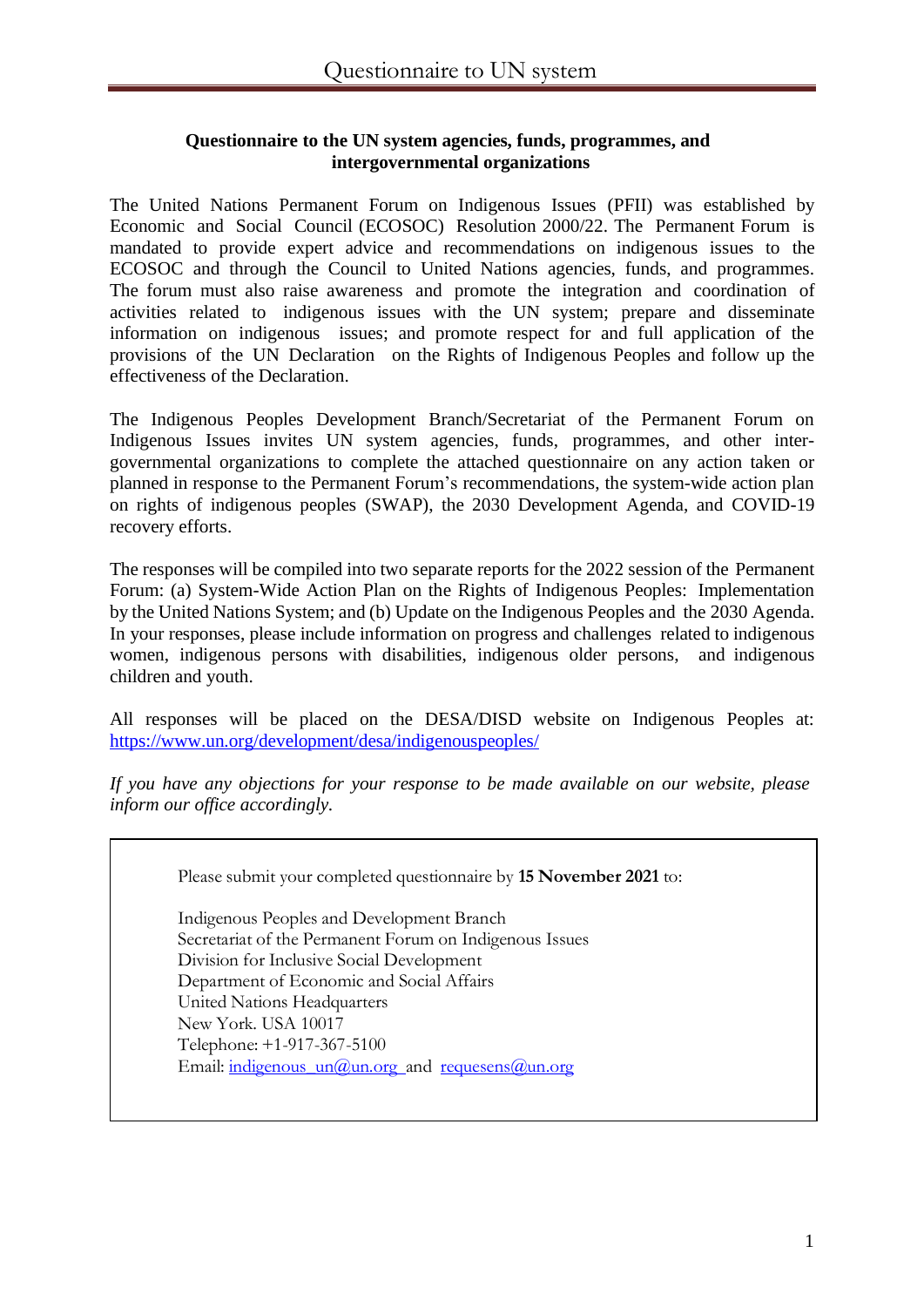## **Questionnaire**

### **Please provide information on the following:**

**A. Recommendations of the Permanent Forum on Indigenous Issues and input to the 2022 session**

i. Please provide information on the measures taken since your last update to the Forum on the implementation or planned implementation of the recommendations of the PFII.

*As part of the efforts to contribute to the International Decade of Indigenous Languages (2022- 2032), ITU and UNESCO are planning to organise activities during the WSIS Forum 2022, that is scheduled to be held starting on March 15, 2022. The final week will be held on May 30 – June 3, 2022. To support indigenous languages and peoples:*

- *ITU and UNESCO will jointly organise a virtual Hackathon on ICTs for Indigenous Languages. The Hackathon is calling on stakeholders to form teams to explore the use of ICTs in preventing, revitalising, and promoting the indigenous languages.*
- *ITU, UNESCO, and other interested stakeholders will coordinate a special track on ICTs and Indigenous Peoples and Culture, which will provide a space for dialogues on indigenous issues and showcase best practices of ICTs use for indigenous sustainable development. Stakeholders are invited to submit their request for workshops/exhibition spaces through the Open Consultation Form by 7 March 2022 at [www.wsis.org/forum](mailto:requesens@un.org)*
- *ITU and UNESCO will initiate a WSIS Special Prize on ICTs for Preserving, Revitalizing and Promoting Indigenous Languages to award stakeholders for their excellent efforts towards indigenous languages. Stakeholders are invited to submit their ICTs projects and initiatives on indigenous languages, literatures, and cultures through an [online form.](mailto:ursula.wynhoven@itu.int) The prize, which consists of a cash award and a certificate, will be presented to the winners during the final week of the WSIS Forum 2022.*

*The World Summit on the Information Society (WSIS) Forum is co-organised annually by ITU, UNESCO, UNCTAD, and UNDP, in collaboration with more than 30 UN agencies to provide a multistakeholder platform for information exchange, knowledge creation, sharing of best practices on information and communication technologies (ICTs) and fostering partnerships.*

*During the World Summit on the Information Society in 2003 (WSIS Phase I), indigenous peoples called for their full and effective participation in the information society as outlined in the [Geneva](https://undocs.org/Home/Mobile?FinalSymbol=E%2FC.19%2F2004%2F3&Language=E&DeviceType=Desktop)  [Declaration.](https://undocs.org/Home/Mobile?FinalSymbol=E%2FC.19%2F2004%2F3&Language=E&DeviceType=Desktop) In 2005, the WSIS Indigenous Planning Conference for Tunisia was held in Ottawa, Canada to explore opportunities for bridging the digital divide between indigenous and non*indigenous peoples; the effective use of ICTs by indigenous peoples for sustainable development, *poverty reduction and other goals; and, for keeping the issue of Indigenous connectivity front and center on the international Indigenous agenda.<sup>1</sup> One of the outcomes of this meeting was the creation of WSIS International Indigenous Steering Committee to ensure a robust and inclusive agenda, and to ensure the continuation of international dialogue regarding indigenous peoples.* 

<sup>1</sup> https://www.itu.int/net/wsis/docs2/thematic/canada/final-report-indigenous.doc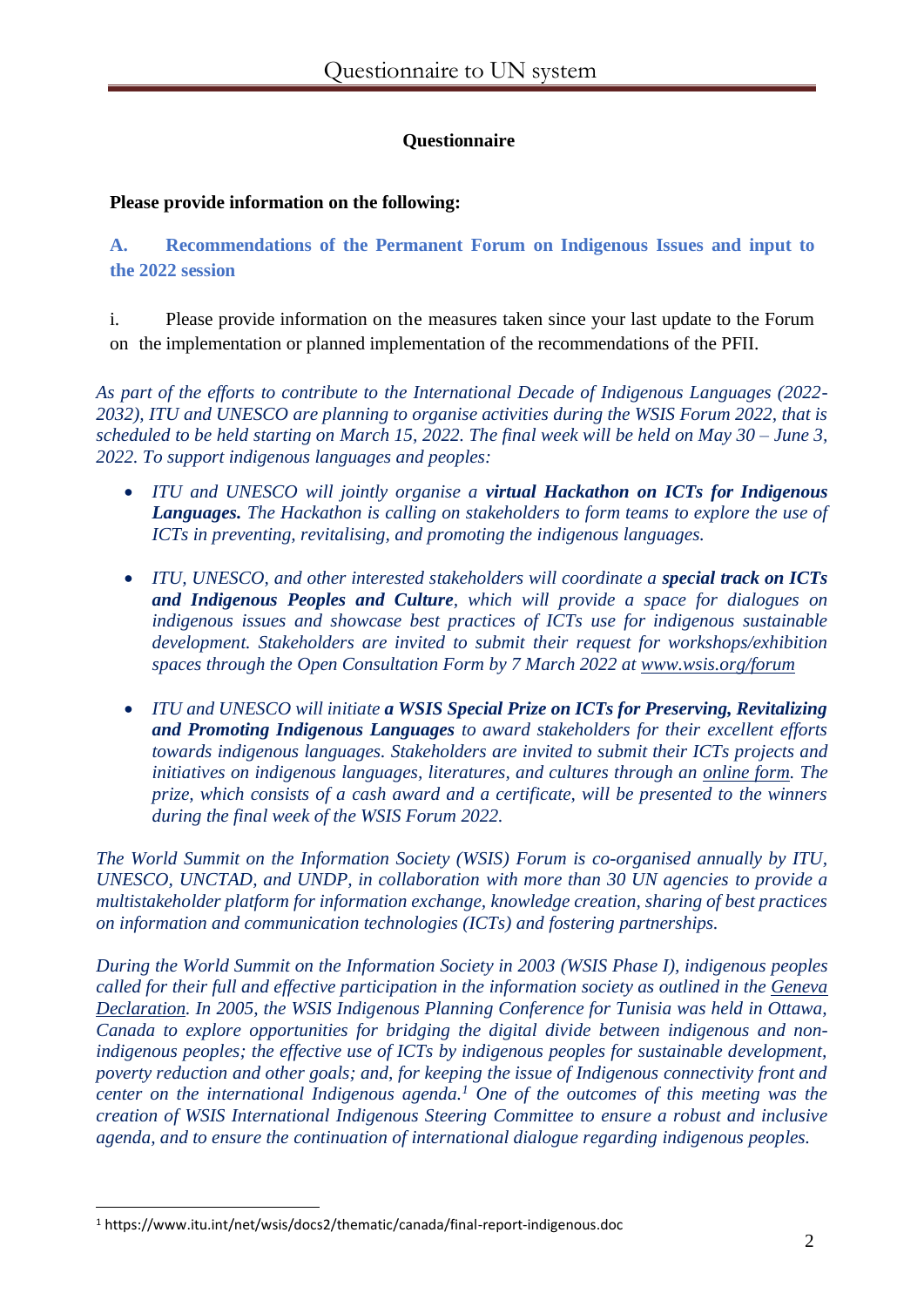*ITU and UNESCO are the co-facilitators of the [WSIS Action Line C8: Cultural diversity and](mailto:indigenous_un@un.org)  [identity, linguistic diversity,](mailto:indigenous_un@un.org) and local content. This Action Line highlights commitments in building information and knowledge societies through a cultural diversity aspect and underlines the needs and interests of indigenous peoples. As the lead facilitator, UNESCO has organized the WSIS Action Line Facilitation Meetings on Action Line C8.* 

*Since 2009, the annual WSIS Forum events has held numerous sessions and workshops, showcasing ICTs work in making a social, economic and environmental impact for indigenous peoples, including the WSIS Forum 2010 [thematic session](https://www.itu.int/net/wsis/implementation/2010/forum/geneva/tw/tw_3.html) on "Indigenous Peoples and the Information Society", co-organised by ITU and UNESCO, and several [WSIS Forum 2011-2014 facilitation](mailto:indigenous_un@un.org)  [meetings](mailto:indigenous_un@un.org) on action line C8 "Indigenous Peoples, Education and ICTs", organized by UNESCO.*

*In 2015, the WSIS+10 review highlighted the issue of bridging the digital divide for everyone and emphasized the use of ICTs by all, including indigenous peoples.<sup>2</sup> References to indigenous peoples are also specified in the [WSIS+10 Statement on the Implementation of WSIS Outcomes](mailto:roxana.widmer-iliescu@itu.int) and [Geneva](https://www.itu.int/net/wsis/docs/geneva/official/poa.html#c8)  [Plan of Action.](https://www.itu.int/net/wsis/docs/geneva/official/poa.html#c8)* 

*Following this timeline, several sessions were organized at the annual WSIS Forum to encourage discourse on the important role that indigenous peoples and languages could play towards sustainable development, including the WSIS Forum 2019: ICT4ALL: Indigenous languages Matter for Peace, Innovation, and Development, organised by UNESCO. During the WSIS Forum [2021, the session on Indigenous Peoples and Connectivity: Bridging the Digital Divide, was co](https://www.itu.int/net4/wsis/forum/2021/en/Agenda/Session/432)[organised by ITU, Permanent Mission of Australia to the UN, and UN DESA](https://www.itu.int/net4/wsis/forum/2021/en/Agenda/Session/432)*

*In 2017, the WSIS Forum launched the WSIS Forum Photo Contest. It has since received photos depicting the power of ICTs for sustainable development. Some of the pictures received related to WSIS Action Line C8, feature indigenous subjects, for example:*

- *[WSIS Forum 2018 Photo Contest: Nagaland Tribe Connecting the World](https://www.itu.int/net4/wsis/forum/2018/pages/photocontest)*
- *[WSIS Forum 2020 Photo Contest: Radio Naf](https://www.itu.int/net4/wsis/forum/2020/en/PhotoContest#photo-9caad60a5a444502bd74be89b50a0a4b)*
- *[WSIS Forum 2021 Photo Contest: The fascinations of villages' kids to the computer](https://www.itu.int/net4/wsis/forum/2019/PhotoSubmissions)*

ii. The theme of the 2022 PFII session is "Indigenous peoples, business, autonomy and the human rights principles of due diligence, including free, prior and informed consent". Please include information on any publications, projects, reports, or activities relevant to this theme.

*The International Telecommunication Union (ITU) promotes the appropriation of Information and Communication Technologies (ICT) in sectors of society with specific needs. This objective*  includes the use, access, and knowledge of ICTs for the economic and social development of *Indigenous peoples.* 

*The 4th industrial revolution is characterized by rapidly expanding digitalisation in all aspects of people's lives. There is a critical need to ensure that everyone without any discrimination can equally and equitably benefit from and be empowered by technology.* 

*In line with the 2022 PFII theme, ICT/digital technologies can assist indigenous peoples in learning new skills, facilitate their social interactions, ensure their social and economic* 

<sup>2</sup> https://www.un.org/development/desa/indigenouspeoples/news/2015/12/world-summit-on-informationsociety-important-for-indigenous-peoples/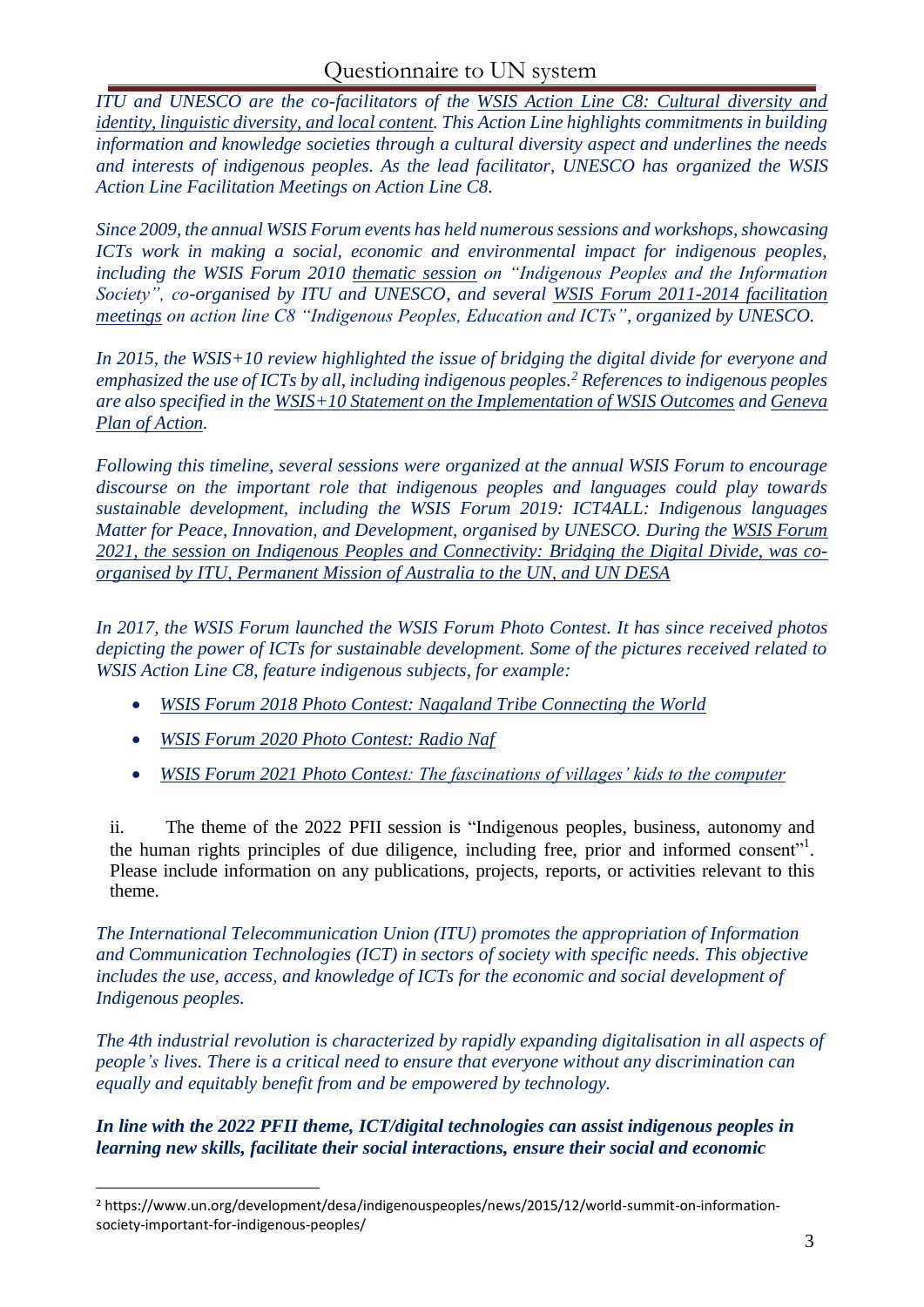*participation in the digital economy, and improve the self-sustainability of Indigenous communities.* 

*Therefore, ITU's [work for Indigenous Peoples](http://www.wsis.org/forum) focuses not only on empowering Indigenous peoples and communities by enhancing digital literacy, but also on supporting these communities to learn how to develop and maintain digital environments that respond to the needs and embrace the diversity of Indigenous peoples' aspirations.*

*To support the achievement of this goal, ITU works through a capacity building programme created by the ITU Development Sector (ITU-D) tailored for Indigenous peoples. This programme aims to strengthen the capacity of Indigenous communities from the Americas region with digital literacy skills and knowledge applicable for their communities' needs and requirements. The ITU-D blended training program, developed in follow up to the last World Telecommunication Development Conference (WTDC-17), is also in line with ITU Resolution 46 that calls for leveraging indigenous communities' knowledge of Information and Communication Technologies (ICTs).*

*The ITU-D capacity building programme for Indigenous People is also organized in close collaboration with Indigenous Organizations, experts in Indigenous issues, and Communities' representatives. The ITU has made available two certified training programmes:*

*1. Capacity building programme [to develop indigenous technicians knowledgeable](http://www.wsis.org/forum) on how to [design, develop and maintain telecommunications and ICT networks.](http://www.wsis.org/forum) It also promotes entrepreneurship by the participants helping to ensure the sustainability of the networks in these communities. The training encompasses five (5) independent modules and a training camp. Each of the modules and the curriculum structure were designed based on ITU previous training experiences on developing technical capacities of Indigenous People in their own villages. For those who successfully completed the whole program (5 modules), the training invites the successful Indigenous participants to also take part in a face-to-face training camp, which aims to be a space that facilitates mutual exchange of challenges and knowledge and overall generates a network of indigenous technical promoters in the Americas region.*

*Even in the challenging context of Covid 19, the training program for technical promoters in telecommunications and broadcasting in indigenous communities 2020-2021 edition was successful. The training programme modules were held as follows:* 

- *Course 1. Communication, and community technologies was delivered from October 19 to November 22, 2020;*
- *Course 2. Electric power supply and electronic systems, from February 22 th to March 21st 2021;*
- *Course 3. Radio frequency, telecommunications and community networks, from April 5th to May 2nd 2021;*
- *Course 4. Regulatory environment for telecommunications and broadcasting, from May 17 to 13 June 2021;*
- *Course 5. Sustainability in telecommunications and broadcasting projects, from June 28 to June 25 July 2021;*
- *The Training Camp was delivered from August 16th to September 3rd 2021 Due to the Covid-19 pandemic, the Camp was conducted online in an interactive format and included the following types of activities:*
	- *Feedback and further work on the final projects of the participants.*
	- *Workshops on technical and social issues.*
	- *Conversations and seminars on social and economic issues.*
	- *Thematic presentations provided by the participants.*

*See more on the Training Camp:* [https://nube.yanapak.org/index.php/s/F7X7MLZQZyn5G65](mailto:requesens@un.org)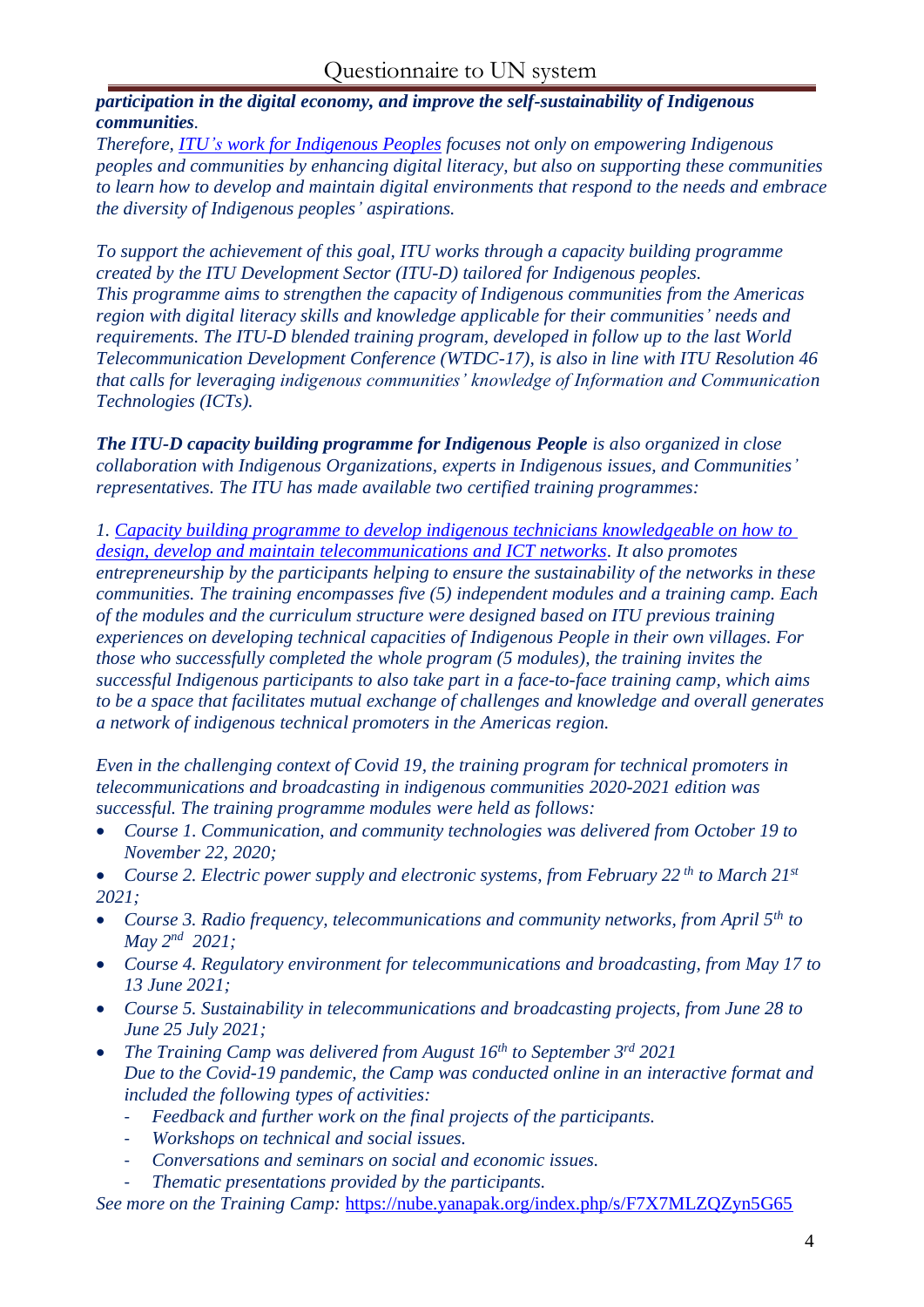*The results: This holistic training programme raised the capacity of 70 Indigenous participants throughout the Americas. 21 of the participants from Argentina, Bolivia, Ecuador, Honduras, Mexico, and Peru have completed the full programme. 30% of them were Indigenous women. The training, consisting of around 1 year of study, develops Indigenous professionals able to maintain Indigenous Networks from infrastructure to the delivery of the communication. As well as enhancing the professional capacity of Indigenous professionals themselves, it boosts their ability to contribute to their communities' socio-economic development and self-sustainability.* 

*2. A second training programme on the topic ["Innovative Communication Tools on how to](https://www.itu.int/net/wsis/c8/index.html)  [develop, manage and operate an Indigenous Radio Network"](https://www.itu.int/net/wsis/c8/index.html) was also made available to Indigenous people in 2021 in 2 editions:*

- *The First session was delivered from March 15th to May 21nd*
- *The Second session was delivered from – June 14th to August 22nd*

*This training program was composed of five independent units covering the following topics: Unit 1: Development of web pages with content of interest to indigenous communities Unit 2: Emergency information systems Unit 3: Web tools for network development Unit 4: Development of an indigenous radio network Unit 5: Use of digital content on the indigenous radio network.*

*The results: The training course reached 141 Indigenous participants, 69 Indigenous participants in the first session and 72 participants from Argentina, Bolivia, Chile, Colombia, Costa Rica, Ecuador, Guatemala, Mexico, Panama, Paraguay, Peru, and Venezuela in the second session. Moreover, 30% of the participants completed all 5 units of the training course, of which 40.5% were indigenous women.* 

*3. Both training courses detailed in points 1 and 2 above, are delivered through the ITU Academy. ITU Academy provides high-quality training to anyone, from government policymakers and regulators to operational and technical staff, students, entrepreneurs as well as any citizens interested in developing skills and abilities in the field of ICT and digital development.*

*ITU-D also made available a User Guide for our ITU Academy platform – tailored for Indigenous Peoples in the Spanish language to attract more Indigenous peoples that will benefit from these courses and facilitate their understanding of how to access and make use of the training content from this platform. The guide offers a step-by-step explanation for every procedure in the platform to facilitate, incentivize and leverage the Indigenous People learning process.*

**B. System-Wide Action Plan to achieve the ends of the UN Declaration on the Rights of Indigenous Peoples**

# **Background**

As per the Outcome Document of the World Conference on Indigenous Peoples (A/RES/69/2), a system-wide action plan to ensure a coherent approach to achieving the ends of the UN Declaration on the Rights of Indigenous Peoples was adopted in November 2015 and launched by the Secretary-General at the UN Permanent Forum in May 2016.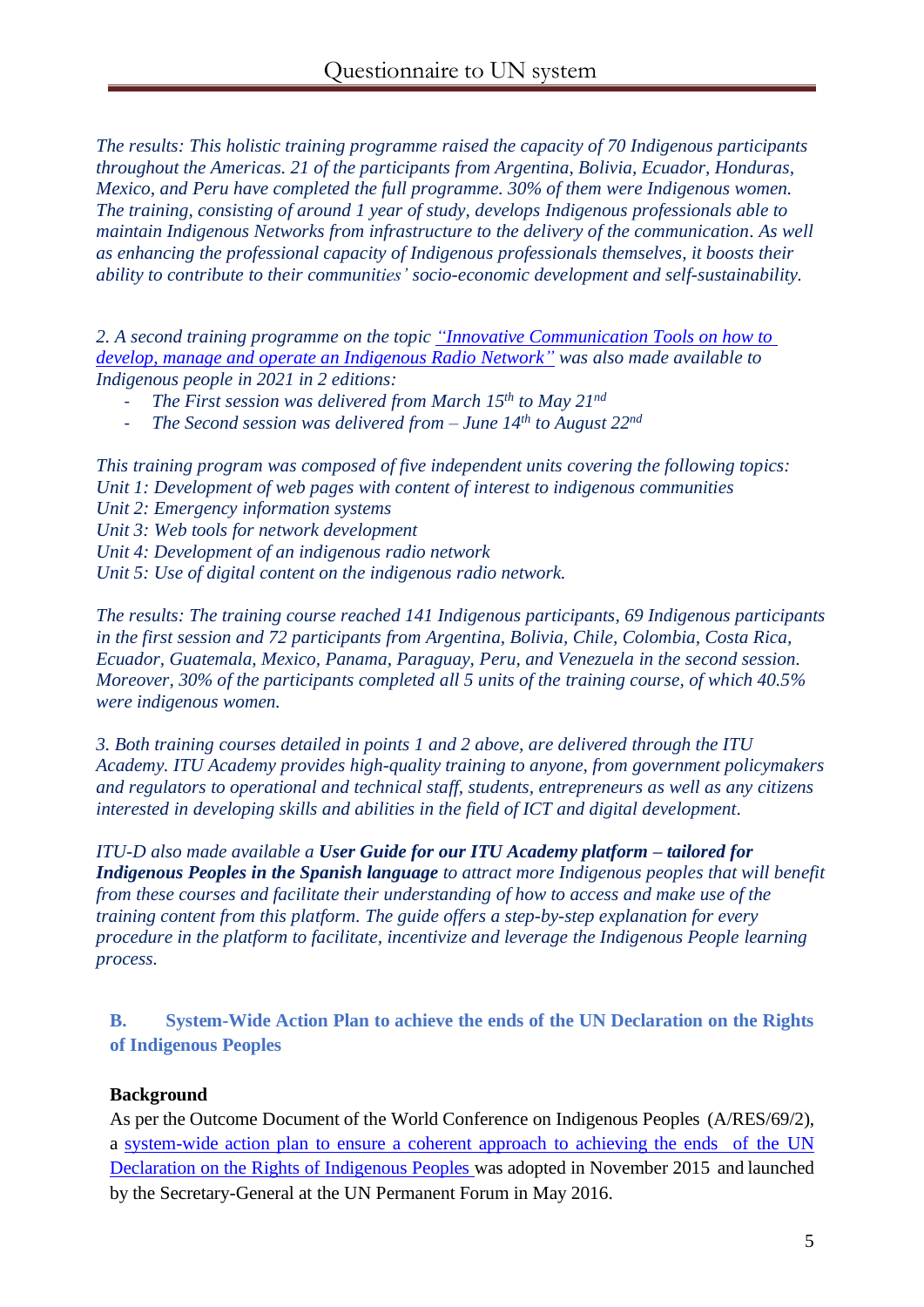# Questionnaire to UN system

In August 2020, the United Nations Executive Committee agreed on the need for accelerated and collective action to strengthen the implementation of the SWAP on Indigenous Peoples. In November 2020, the United Nations Chief Executives Board for Coordination issued a [Call](https://unsceb.org/building-inclusive-sustainable-and-resilient-future-indigenous-peoples-call-action) to Action: Building an Inclusive, [Sustainable and](https://www.itu.int/en/ITU-D/Digital-Inclusion/Indigenous-Peoples/Pages/default.aspx) Resilient Future with Indigenous Peoples. Its goal is to ensure collaborative and coherent UN system action to support the rights and well-being of Indigenous Peoples with a focus on furthering the implementation of the  $SWAP<sup>2</sup>$ .

i. The Permanent Forum will follow up on progress made on the SWAP implementation as part of its discussion on the outcome document of the World Conference on Indigenous Peoples during its 2022 session. Please provide analysis on actions taken by your agency, fund and/or programme on the six key elements of the SWAP, since your last update to the Forum<sup>3</sup>. Please also include an executive summary (600-word limit).

*To date, ITU's work in support of Indigenous peoples and Indigenous communities has been focused on awareness raising and capacity development. During 2021, the awareness raising has primarily been achieved through side events for the Permanent Forum on Indigenous Issues and activities held during the World Summit on Information Society - WSIS 2021 for the WSIS community seeking to build global understanding on Indigenous peoples needs and requirements related to ICTs and digital issues.* 

*The forthcoming activities with UNESCO on indigenous languages and ICTs also seek to raise awareness of best practices leveraging ICTs as catalytic drivers to support indigenous languages preservation as well as Indigenous people cultural legacy and values.* 

*ITU's capacity development efforts have been deployed on the Americas region and consisted of digital skills training programmes that focused on topics of interest and ICT/digital skills identified by Indigenous people and Indigenous representatives as important, to enable them contribute to the socio-economic development and self-sustainability of their communities.* 

*(Details on ITU work and related activities indicated in section A and C of this questionnaire)*

<sup>&</sup>lt;sup>1</sup> See Annex 1. Agenda of the twenty-first session of the Permanent Forum on Indigenous Issues.

<sup>&</sup>lt;sup>2</sup> Reporting on the activities to implement the CEB Call to Action will be through task groups and should not be included in the responses to this questionnaire.

 $3$  The six key elements of the SWAP are: 1) Raise awareness of the UNDRIP; 2) Support the implementation of the UNDRIP, particularly at the country level; 3) Support the realization of Indigenous Peoples' rights in the implementation and review of the 2030 Agenda for Sustainable Development; 4) Map existing standards and guidelines, capacity, training materials and resources within the UN system,international financialinstitutions and the members of the IASG for the effective implementation of the UNDRIP; 5) Develop the capacity of States, indigenous peoples, civil society, and UN personnel; and 6) Advance the participation of Indigenous Peoples in UN processes.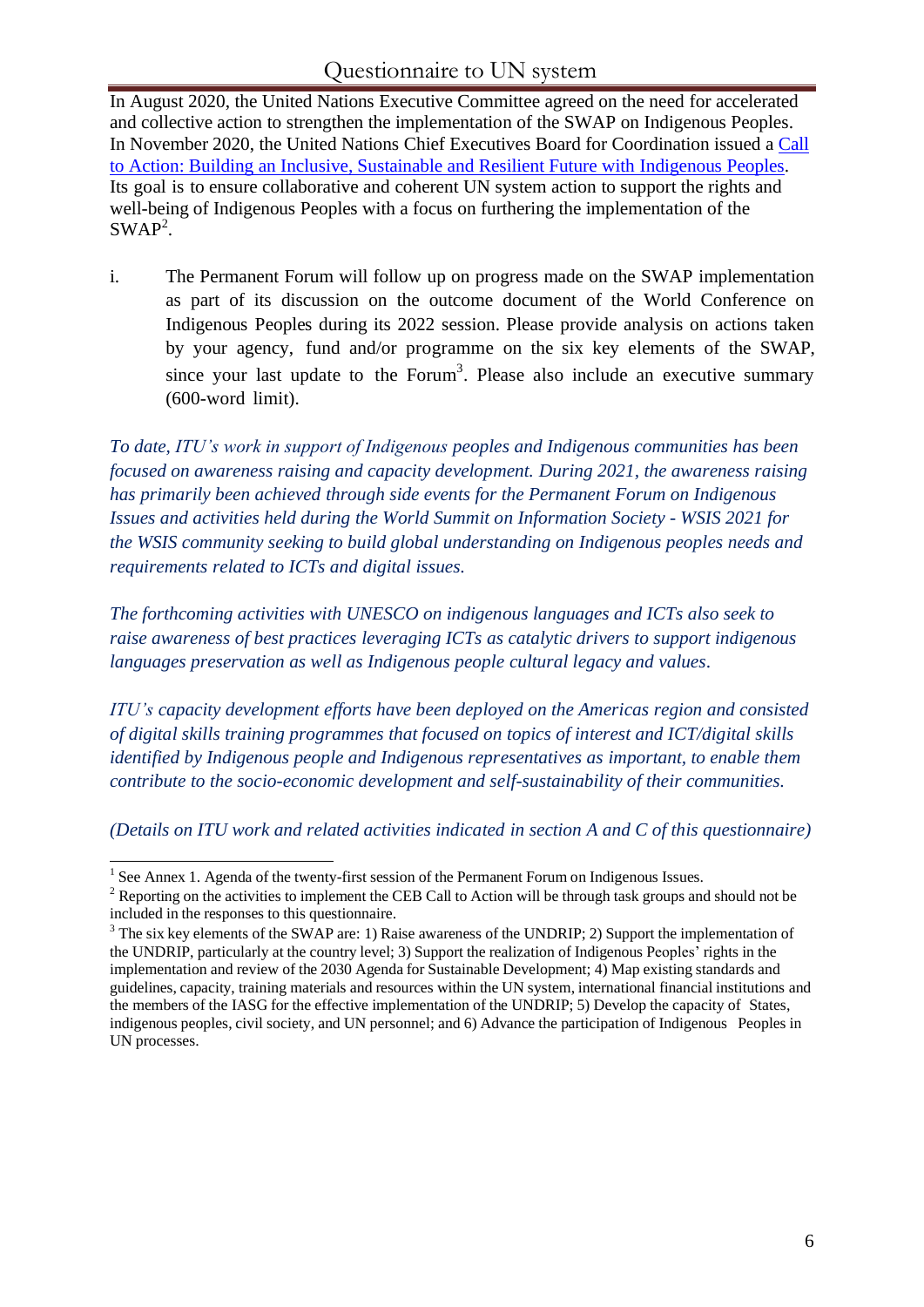# **C. 2030 Agenda for Sustainable Development**

i. Please provide information on the main gaps and challenges your entity has identified for Indigenous Peoples in achieving the 2030 Agenda.

ii. What activities have your entity undertaken since the last reporting that addresses these gaps and challenges?

iii. Please describe any activities that your entity organized in support of the 2021 UN High-Level Political Forum on Sustainable Development and/or reports and activities that supported SDG reporting and monitoring or a VNR process at the national, regional, or global level.

*During the 2021 Forum on Indigenous issues, ITU organized jointly with UN DESA, the Permanent Mission of Australia to the UN and WSIS a side event on the topic: Indigenous Peoples and Connectivity: Bridging the Digital Divide.*

[https://www.itu.int/net4/wsis/forum/2021/en/Agenda/Session/432.](https://www.itu.int/en/ITU-D/Digital-Inclusion/Indigenous-Peoples/Pages/Promotores-Tecnicos.aspx)

*The event highlighted the connectivity challenges faced by indigenous communities in different countries and focused on the work being done to bridge the digital divide. Solutions discussed included infrastructure, policy, and the critical need for digital skills. The ITU trainings aiming at strengthening Indigenous communities' digital skills were also presented. The event also stressed the importance of sustainability and indigenous ownership, calling for initiatives in the digital space for indigenous communities to be designed and implemented with or by those communities. ITU stressed that an integral part of ITU training development methodology is to ensure that our training programmes are developed and delivered by experts who work closely with these communities.* 

# **D. COVID-19 pandemic**

i. Please provide information on action taken by your agency, fund and/or programme since your last update to the Forum, to address the COVID-19 pandemic and its effects on indigenous peoples.

- *1. In response to the Covid 19 pandemic, the ITU online training course in Innovative Communication Tools, was updated and redesigned since last year to also include a dedicated module on emergency communications and pandemic situation, designed for indigenous communicators. In 2021, the module and related interactive session with indigenous communicators aimed at providing a platform to support indigenous communities' interchange on challenges and experiences during the pandemic.*
- *2. Since April 2020, the WSIS Stocktaking platform has been collecting projects and activities on how ICTs are assisting stakeholders in their everyday life, work, and combating challenges caused by the COVID-19 pandemic. Information and Knowledge Societies have emerged as one of the main lines of defense against a virus that is still inflicting immense loss of lives and livelihoods and hampering progress towards achieving the United Nations Sustainable Development Goals (SDGs). Never has this been more evident than during the COVID-19 pandemic where information and communication technologies (ICTs) have been essential to keeping societies and economies running everywhere. As a part of the World Summit on the Information Society Stocktaking, there have been ongoing efforts to promote the use of ICTs for social impact in order to provide useful, replicable and actionable information to all in the WSIS community and beyond, including indigenous communities.*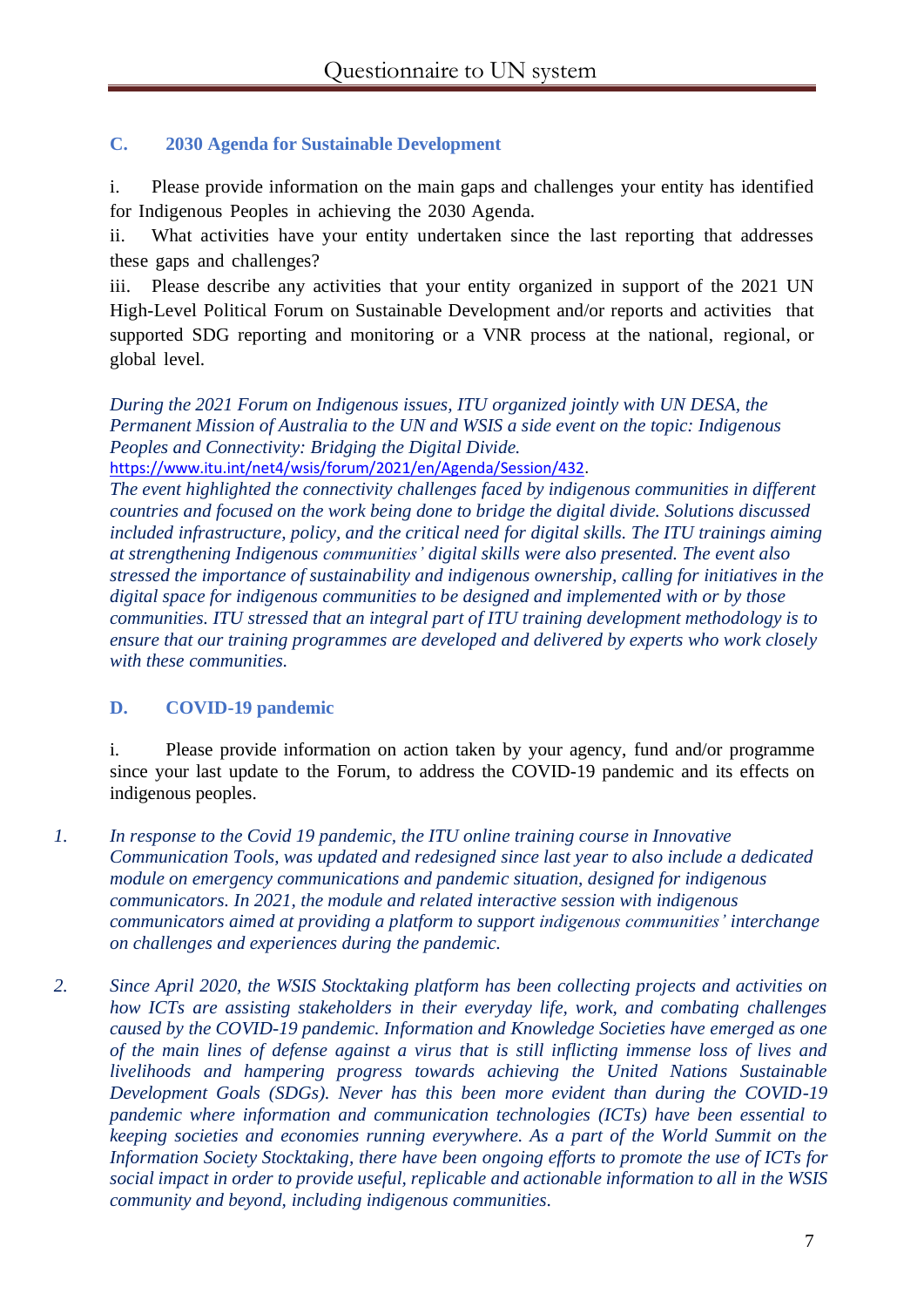# Questionnaire to UN system

*The aim of this repository is to help individuals and communities around the world to continue to partner, collaborate and implement in these exceptional pandemic circumstances using information and communication technologies. The submitted projects are reviewed and featured on the WSIS Stocktaking Platform and promoted through various channels, including the WSIS Flash newsletter, WSIS TalkX podcasts and social media channels. The expected impact is to witness the submitted good ICT practices being replicated elsewhere and thus join the collective effort in responding to COVID19 pandemic and advancing SDGs. [www.wsis.org/stocktaking](https://www.itu.int/net/wsis/review/inc/docs/final/wsis10.statement.pdf)*

*The special WSIS Stocktaking [report](https://unsceb.org/building-inclusive-sustainable-and-resilient-future-indigenous-peoples-call-action) on how ICTs respond to COVID-19 is a living document that continues to collect information on how WSIS stakeholders rose to the challenge, with more than 400 COVID-19 response case studies featuring ICT projects and initiatives from governments, private sector companies, academia, civil society, international organizations, and others. This form of cross-sector collaboration and best-practice sharing is the essence of the WSIS Stocktaking process, and it is exactly what is needed to defeat COVID-19 and advance the WSIS Action Lines in support of the SDGs.* 

*Some of the collected projects which are directly linked to indigenous issues are the following:*

- *Evaluating Medicine Delivery System during COVID-19 in Sri Lanka using Mobile Phone Technology by Centers for Disease Control and Prevention, United States of America [https://www.cdc.gov](https://www.itu.int/net/wsis/c8/index.html)*

*"To contain the COVID-19 outbreak in Sri Lanka, an all-island, a curfew was imposed, causing most of the routine patient care services to be interrupted. Currently, there are access limitations to non-communicable diseases-related services such as medicine, as the health system is struggling to prevent this pandemic. Therefore, the Ministry of Health and Indigenous Medical Services introduced a novel mechanism to deliver medicines to the doorstep of patients with NCDs to ensure continuous supply of medicine. A mobile phone survey was launched to assess the utilization and performance of the medicine delivery system for patients with noncommunicable diseases implemented by the Ministry of Health of Sri Lanka."*

- *C-DERP (Covid 19 - Digital Emergency Relief Program) by Digital Empowerment Foundation, India - [https://defindia.org/](https://nube.yanapak.org/index.php/s/F7X7MLZQZyn5G65) [https://www.defindia.org/about-the-programme/](https://www.itu.int/en/ITU-D/Digital-Inclusion/Indigenous-Peoples/Pages/Herramientas-Innovadoras-con-Enfoque-en-Redes.aspx)*

*"Our beneficiaries and primary target groups are low-income groups, daily wagers, the poor and vulnerable, widow women, the elderly, the differently-abled, farmers, students, police officers, labors and frontline health workers. DEF is helping avail benefits of entitlements and services. The lives of migrant laborers who are stuck, daily wagers, and auto-rickshaw drivers have come to a still. They eat what they earn and since there's a financial crunch, such people are the ones adversely affected. Our digital foot soldiers have provided ration and have helped them. The weavers' community is badly affected with no work. The payments to previous orders have not been made. To support them, a new set of order to weave Indigo Saris has been made by our ground team."*

- *TLAYOLCHIKAWALIS (ACTIONS TO PROTECT THE HEARTS) CAMPAIGN by Redes por la Diversidad Equidad y Sustentabilidad AC, Mexico – <https://www.redesac.org.mx/> [http://tayolchikawalis.org/](https://www.itu.int/net4/wsis/forum/2020/Files/outcomes/draft/WSISStocktakingICTCaseRepository_TheCoronavirusResponseSpecialReport.pdf)* 

*"The TLAYOLCHIKAWALIS (ACTIONS TO PROTECT THE HEARTS) CAMPAIGN is aimed at making information more accessible to the masehual people of Cuetzalan, for them to help each other. With very scarce access to infrastructure, services and information in their own language, there has been a worrisome trend of misleading information and fake news, and the need for a campaign which not only provides reliable information but enables the community to organize themselves to help and see for each other, In order to mobilize and organize community members for the provision of supplies and other economic relief in this economic crisis in Cuetzalan, the campaign is absolutely necessary. The campaign is being led by a long established local "Union of Cooperatives Tosepan" that brings together 395 Indigenous*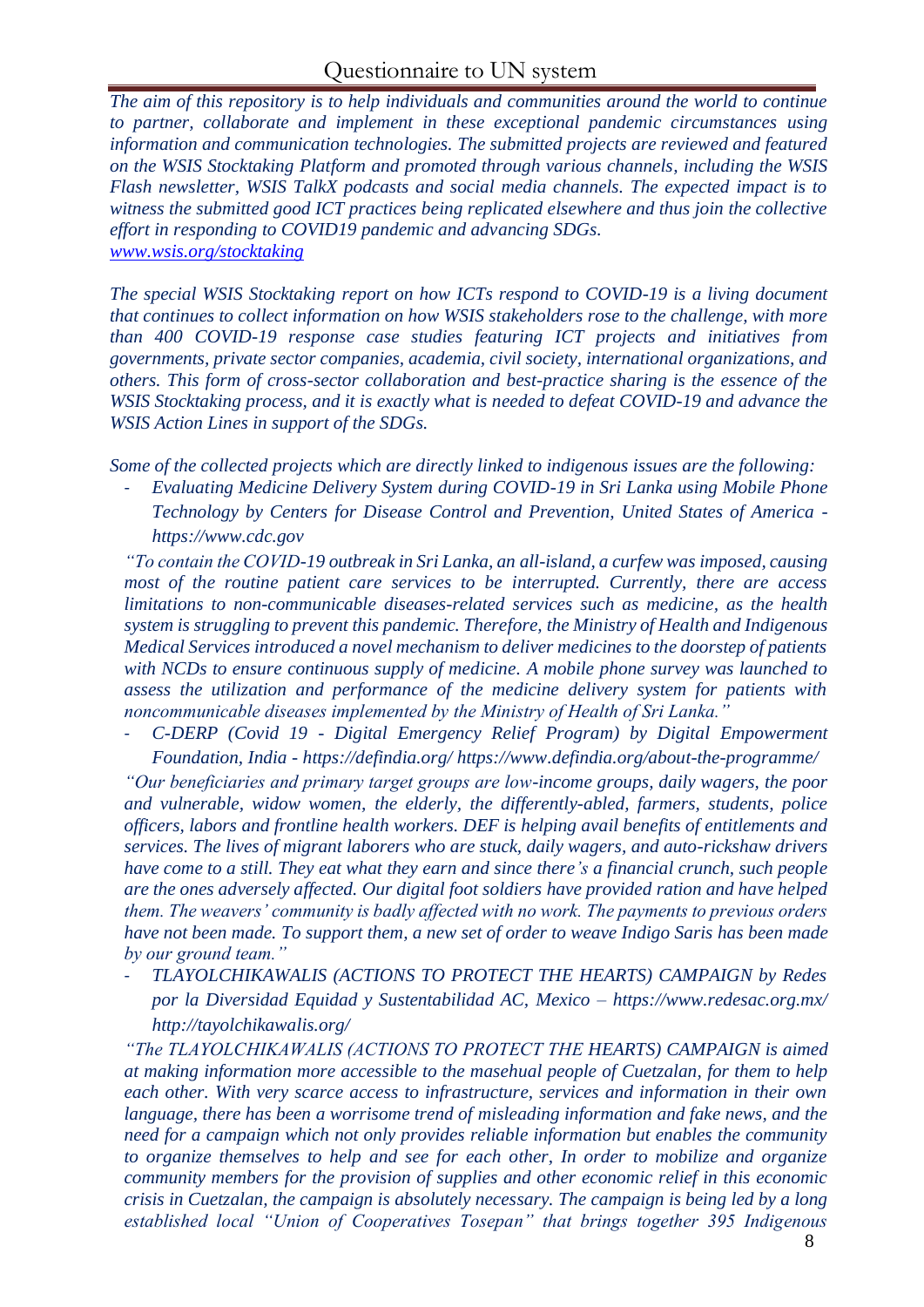*communities of the Sierra Norte of Puebla, but we need help to cover the campaign costs in Cuetzalan del Progreso and surrounding communities. Currently, TOSEPAN is being accompanied by the Mexican NGO Redes por la Diversidad, Equidad y Sustentabilidad A.C. in a very important indigenous telecommunications network project together with Telecomunicaciones Indígenas Comunitarias A.C. and Rhizomatica."*

*This report also helps us better understand the implementation of the [WSIS Action Lines,](https://www.itu.int/net4/wsis/forum/2021/en/Agenda/Session/432) particularly the role of governments and all stakeholders in the promotion of ICTs for development through the multi-stakeholder portals for Indigenous Peoples, and Cultural diversity and identity, linguistic diversity and local content and its many segments including: Cultural diversity • Cultural exchange and information • Cultural heritage • Cultural industry • Cultural policy • Digital archive • Disadvantaged and vulnerable groups • Indigenous peoples • Internationalized domain names • Language-related ICT tools • Linguistic diversity • Local languages, and • Traditional knowledge.*

### *For more information on ITU work on Indigenous Issues*

#### *please see:*

*ITU website on Indigenous Issues: [https://www.itu.int/en/ITU-D/Digital-Inclusion/Indigenous-](https://defindia.org/)[Peoples/Pages/default.aspx](https://defindia.org/)*

### *please contact the ITU Focal Points:*

*ITU-HQ-Geneva Roxana WIDMER-ILIESCU* [roxana.widmer-iliescu@itu.int](https://www.defindia.org/about-the-programme/) *ITU- Americas Region Mr. Randall Trevino* [randall.trevino@itu.int](mailto:randall.trevino@itu.int) *ITU-NY Ms. Ursula Wynhoven* [ursula.wynhoven@itu.int](https://www.itu.int/en/ITU-D/Digital-Inclusion/Indigenous-Peoples/Pages/default.aspx)

**Thank you very much**